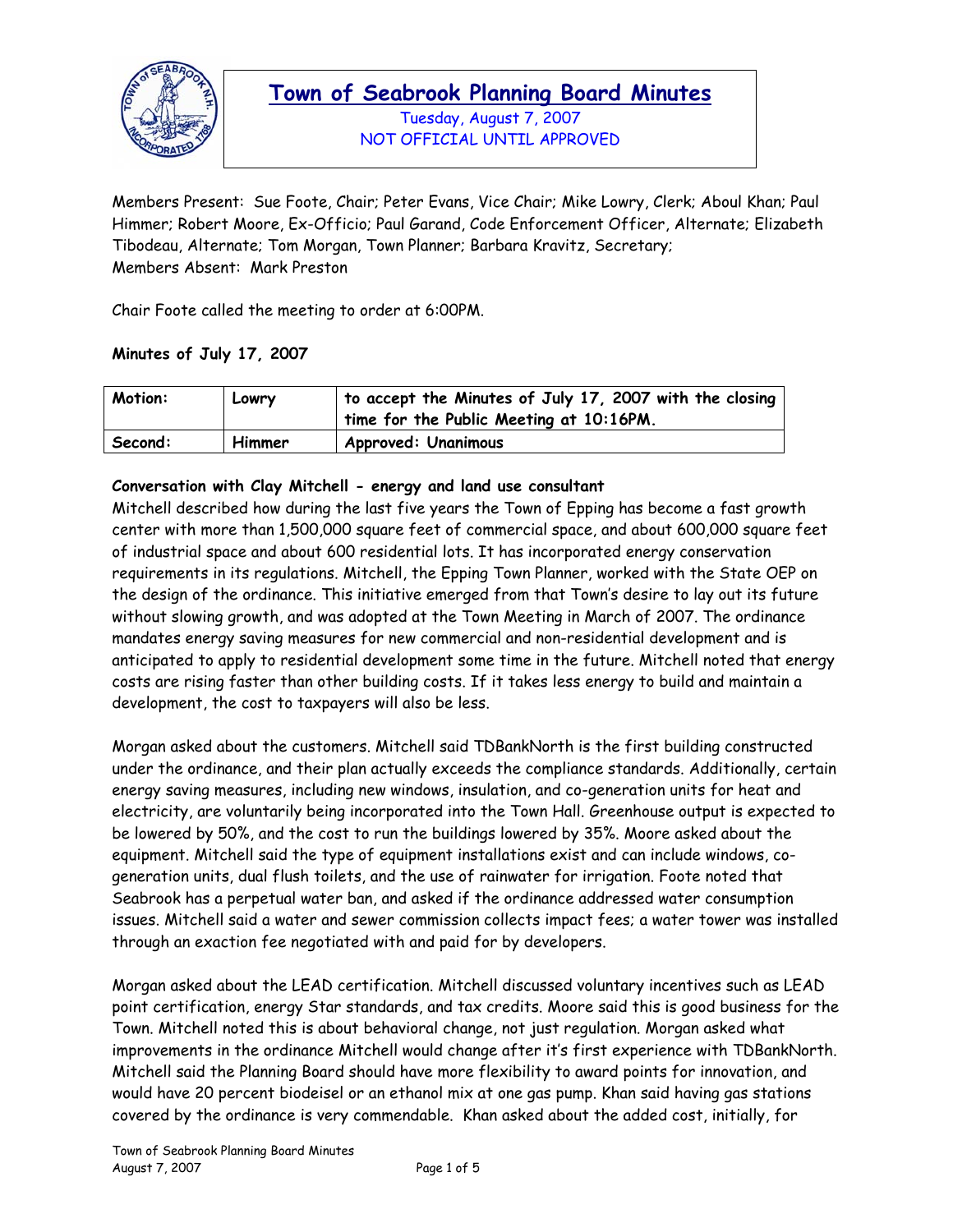

Tuesday, August 7, 2007 NOT OFFICIAL UNTIL APPROVED

TDBankNorth over conventional construction. Mitchell said the mandated costs amount to between \$10,000 -\$25,000, but the bank added other items. Khan asked about the cost differential with a conventionally constructed building. Mitchell said if the lowest LEAD level were done at the beginning of construction, the cost difference could run up to 1.6%. If the energy saving costs are significantly more than building conventionally the ordinance should be changed. Khan noted the "green" work in the Portsmouth library, that is costly but is expected to bring savings over the long run. Mitchell said this installation way above the standards of the Epping ordinance, but that was the decision of the city. Kravitz asked about the approach to citizens. Mitchell said the outreach included one Planning Board meeting/month with experts making presentations. Also, information and data was posted on the website.

Mitchell said TDBankNorth will be very proud of this location and the WalMart CEO is promoting renewable energy saving items for its stores. Mitchell noted that WalMart uses more energy in its stores that Argentina. Evans said WalMart must have sound business reasons. Mitchell said because often towns have several energy accounts with differing rates, a municipal buying grid is being discussed. The objective is looking forward to tax stabilization. Henry Boyd, of Millennium Engineering, asked if this is the direction for residential building. Mitchell said not at this time, but residential contractors can orient the buildings to the outside environment for lower cost. Mitchell said one technique that is being used by developers is a "blower-door test" to find the energy leaks because a tight seal envelope is cost effective. Foote said a blower test is like a sewer pressure test. Moore noted that codes are more efficient, but building inspectors are overloaded. Mitchell said many people are already doing more than what the codes require, and recommended looking at how the codes can reflect this.

Garand said anything above and beyond the building code is a good thing. Kravitz asked if there were documentation for applicants. Mitchell said not at this time. Foote noted the Planning Board could make requests of applicants, or offer incentives, but some of this would be at the building stage. Evans said education is important, but there are economic considerations that should be up to the homeowners. He asked about companies that do energy audits. Mitchell said he would supply a list. Foote said this would work well with commercial/industrial, and noted that Planning Board influence would be at the developer stage. Moore noted during the last several years many technical advances, such as insulation, are in home use now, often as replacement items. Firms that install plumbing, electrical etc are licensed and know the codes and the options. Foote thanked Mitchell for the conversation.

#### **Conversation with Eric Steltzer, Rockingham Planning Commission**

Foote said Steltzer is the RPC liaison to Seabrook. Steltzer has been asked to introduce himself and to speak about the RPC services offered to dues paying members, as well as additional contract offerings. Steltzer said his special interests are alternative and renewable energy which he studied in the University of New Hampshire masters program. He has an undergraduate degree in natural resources. The RPC offers land use consulting services to communities including transportation, GIS, hazards mitigation, land use and land conservation, and energy efficiency measures. Among the innovations being considered are aggregate groups where municipalities pull together to compete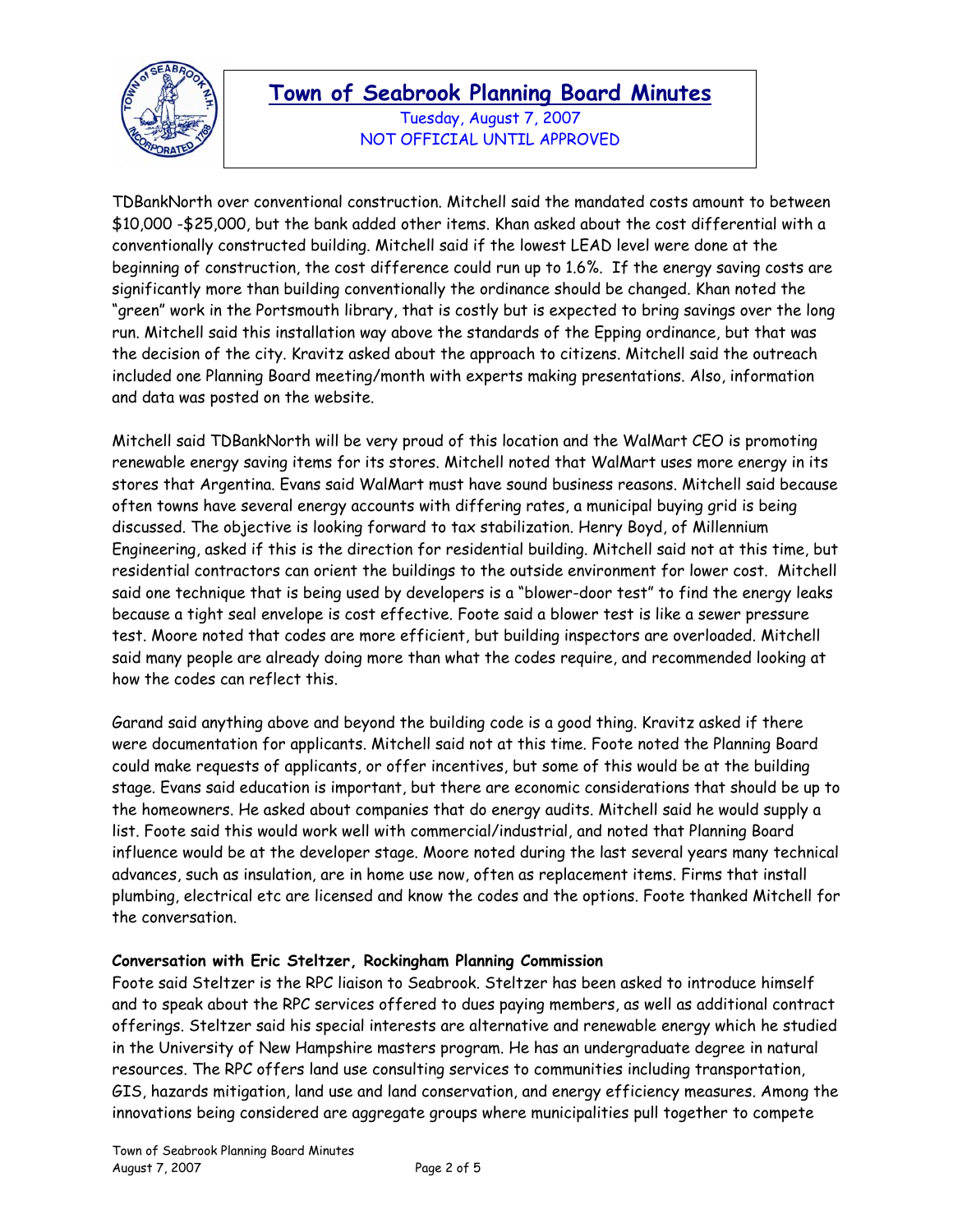

Tuesday, August 7, 2007 NOT OFFICIAL UNTIL APPROVED

for pricing, a tidal energy committee to spread information, and working with the Carbon Coalition in an advisory capacity. Steltzer is working with Portsmouth on a "green" energy program similar to what Mitchell described, and on the energy portion of the regional master plan which can be adopted by municipalities. Identifying parcels suitable for wind energy on the Seacoast, and exploring a framework on the State level that would be suitable for municipalities, are being explored. Moore noted that wind turbines can be noisy.

Steltzer described other RPC member services including ordinance review, telephone support, grant preparation, informational mailings, and standard website maps. Preparing planning documents or elements of a master plan would be by contract. Foote said the Town had purchased GIS pictometry and asked if RPC is knowledgeable about this system. Steltzer said he would inquire, but PC uses EZRE. Foote said police intend to use the system on laptops, and the cost is affordable. Steltzer said the UNH Granite program is useful for floodplain and conservation views. Foote said it is not useful for zooming in, and noted the benefit to the Planning Board of seeing individual parcels and their surroundings. Morgan said EZRE and Pictometry complement each other. Morgan noted that the sea is rising. Foote said the floodplain regulations are being reviewed. For example, the Board is looking for ways to address rising sea levels. Steltzer said a mitigation plan for better culverts is a big issue in coastal areas – insurers are pulling out. Foote noted that FEMA is making drastic changes in the floodplain maps with drafts available next year. Evans asked about the Route 1 Corridor Study. Steltzer said the draft should be released this fall. Morgan asked if Seabrook can influence the final version. Steltzer said David Walker would get the input on the draft study. Morgan asked if there would be opportunity for public comment. Steltzer said there would be when the draft is out. Foote said the Town and the Planning Board have expressed disappointment that the study scope doesn't address the influence or impact of Routes 95 & 107 on Route 1. The boundaries for other towns along Route 1 seem considerably wider.

Foote said there is interest in seeing how Seabrook's Master Plan can be better aligned with RPC. The Board wants to begin addressing the sections before 2010 when it is due. Foote said seeing how the town and RPC views complement each other, and how RPC can support the Town's growth would be of value. Evans said big developers tweak traffic studies to their advantage. Knowing the 50-100 year growth limitations and how to sustain growth would be very helpful. He asked if RPC can get involved with a traffic study. Steltzer said a planner can do a review, but the methodology is for an engineer. If a development is of regional impact, the RPC can be advisory and hold hearings for public reaction. Foote thanked Steltzer for the conversation.

### **PUBLIC HEARINGS NEW CASE**

**Case #2007-15, a proposal by the Town of Seabrook and James & Jessica Walsh for a lot line adjustment and public right-of-way relocation at 10 Timber Court, Tax Map 9, Lot 110.**  Attending: James Walsh

Appearing for the Applicant: Henry Boyd, Millennium Engineering.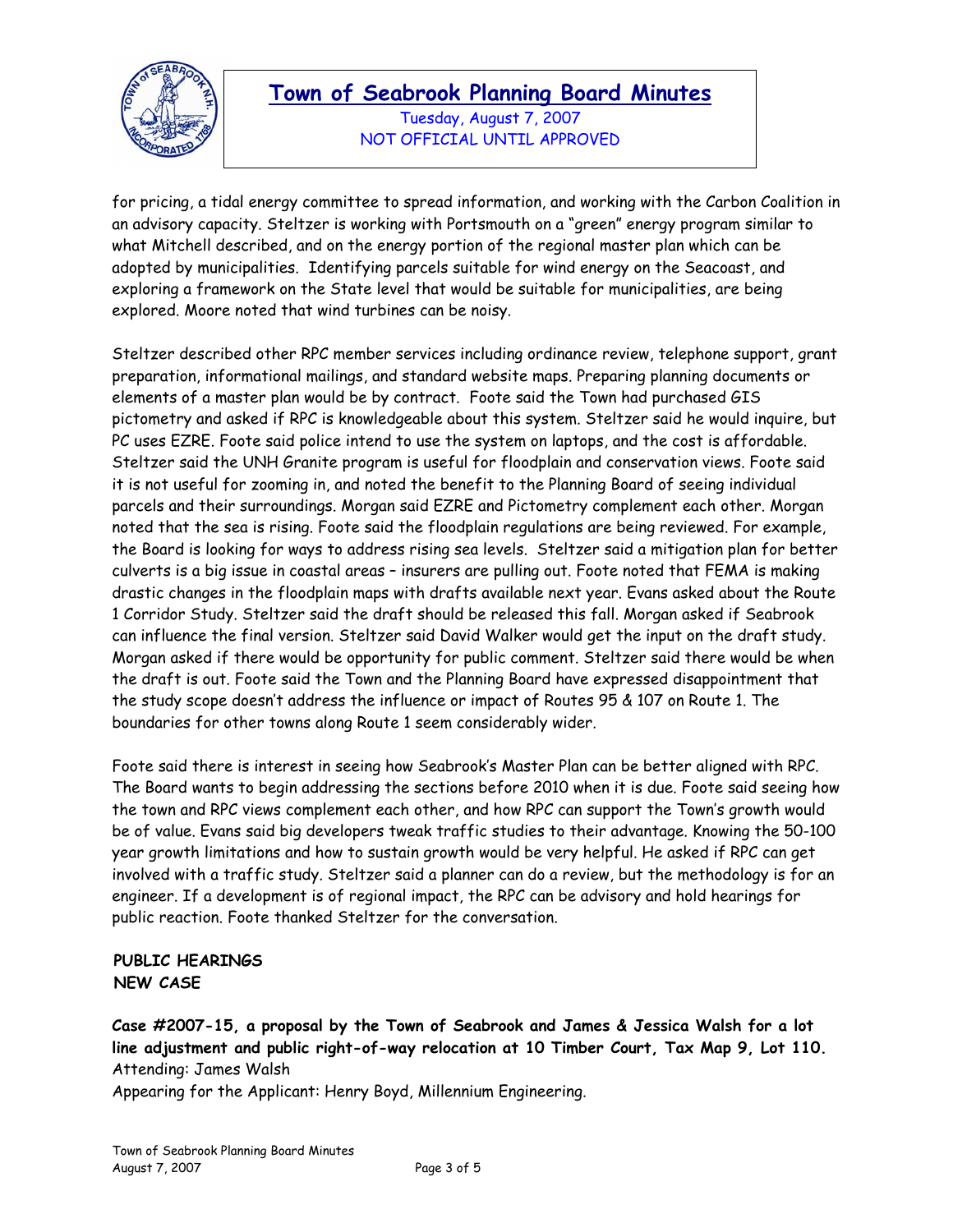

Tuesday, August 7, 2007 NOT OFFICIAL UNTIL APPROVED

Foote explained that the Walsh house is too close to the road. A warrant article authorizing a transfer of certain town land to the Walshes was approved. This case is for the lot line adjustment to effect that change. Foote read the Tech Review comments, and asked about driveway paving. Boyd will provide the mylar. Moore said the Board of Selectmen is satisfied. Foote asked if this lot was grandfathered. Boyd said the house was in the town right-of –way. The Adjustment is needed because the boundary lines weren't picked up, and so the owners can obtain a mortgage. Foote asked if said this is a two-family duplex or a single home with a family apartment. Boyd said it is a twounit dwelling; any issue would be for the Building Inspector. Garand said this case is only addressing the lot-line adjustment. Morgan said the lot is being made larger so there is no problem. Thibodeau noted the zoning requirements were increased after the house was built.

| Motion: | Evans | To accept $\mathcal C$ ase $\#$ 2007-15 as complete for jurisdiction and<br>deliberation |
|---------|-------|------------------------------------------------------------------------------------------|
| Second: | Moore | <b>Approved: Unanimous</b>                                                               |

| Motion: | Evans | To approve Case #2007-15 - the Town of Seabrook and James<br>& Jessica Walsh for a lot line adjustment and public right-of-<br>way relocation at 10 Timber Court, Tax Map 9, Lot 110,<br>conditioned on the mylar being provided by Millennium<br>engineering. |
|---------|-------|----------------------------------------------------------------------------------------------------------------------------------------------------------------------------------------------------------------------------------------------------------------|
| Second: | Lowry | <b>Approved: Unanimous</b>                                                                                                                                                                                                                                     |

#### **CIP Package**

Scott Dunn, Town Manager, presented a new CIP Package for Planning Board Review. Dunn said there is a new format for requests for the Board's consideration. Morgan said there has been confusion when the same request is presented year-after-year. Dunn differentiated between the administrative role and the planning role. Foote said there has been a disconnect between what is approved and what has been fulfilled. Dunn said that can be fixed within the new format. Foote said the Planning Board should be looking at the "big" picture, and a way to prioritize. For example, how long a department has been waiting for a particular item. Dunn said he will be submitting his recommendations as well, doing the homework and evaluating needs and budget. The Board and Dunn then discussed several procedural CIP items.

| Motion: | Foote | To enter a Non-Public Session under RSA 91A:3 II A to discuss<br>personnel matters at 8:30PM. |
|---------|-------|-----------------------------------------------------------------------------------------------|
| Second: | Moore | Approved: Roll Call vote - Unanimous                                                          |

Foote resumed the Public Hearing at 9:10PM

Foote said the Board has designated the first meeting in October and December, and possibly January 2008, for public hearings dedicated to zoning and regulations, although zoning matters cannot be taken up before the 2<sup>nd</sup> week in September.